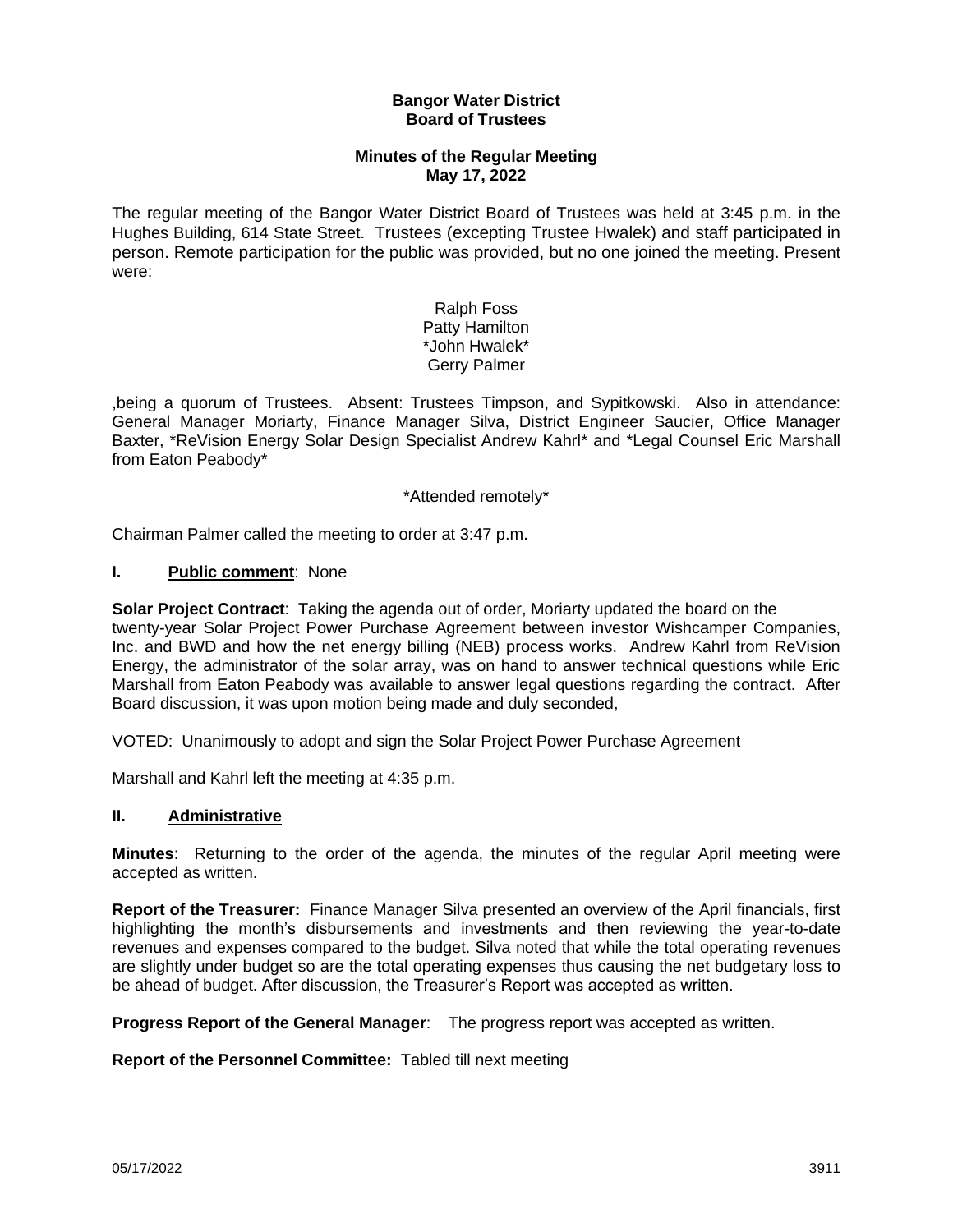## **III. Old Business:**

**Engineer's Report:** Saucier updated the Board on the following projects:

**Water Street**: The project is nearing completion. Testing and chlorinating are currently underway.

**Ozone Upgrade**: Staff has begun training on new ozone system. Ozonated water is currently flowing, and hydrant flushing will begin to distribute clear water throughout the system. While the system is operational, there are refinements that need to occur over the next several months as operators become more familiar with the system.

**BIA Expansion**: Alternatives are being considered due to supply shortages of zinc coated pipes.

**Workforce Update**: Moriarty reported that a Utility Worker was recently hired, leaving the Construction Department fully staffed. A summer hydrant flushing position has also been filled leaving one hydrant flushing assistant vacancy. After 37 years, Cal McKay in the Service Department announced his retirement, effective on May 20<sup>th</sup>. Moriarty noted the changes in the workforce that have occurred over time. Staff and Trustees then observed a moment of silence in recognition of the passing of Maintenance Supervisor Jeff Faulkner who had twenty-one years of service with Bangor Water.

# **IV. New Business:**

**Cleaning Bid:** Moriarty presented bids for a two and a half-year contract to replace the current cleaning company, whose owner is retiring after working with the District for twenty years. The recommendation was to award the cleaning bid to the low bidder, Jaylark Cleaning. It was upon motion being made and duly seconded,

VOTED: Unanimously, to award cleaning contract to Jaylark Cleaning.

**BIA Land Purchase**: Property descriptions have been sent to the City. Currently waiting for Purchase and Sale Agreement for the new pump station and tank.

**2022 SRF Project Funding:** The BIA Tank and Booster Station Project has been approved for low interest loans and principal forgiveness through the Drinking Water State Revolving Fund (DWSRF). Moriarty recommended sending a letter of confirmation to the Drinking Water Program (DWP) to accept the loan offer. It was upon motion being made and duly seconded,

VOTED: Unanimously to accept DWSRF 2022 loan offer for the BIA Tank and Booster Station Project.

**Lead and Copper Testing:** In accordance with the Safe Drinking Water Act, Lab director Spinney is preparing to send letters to homeowners of thirty "Tier 1" homes built between 1982 and 1987 with known lead components with instructions on how to collect samples for testing. Testing is scheduled from June 1 to September 30, 2022.